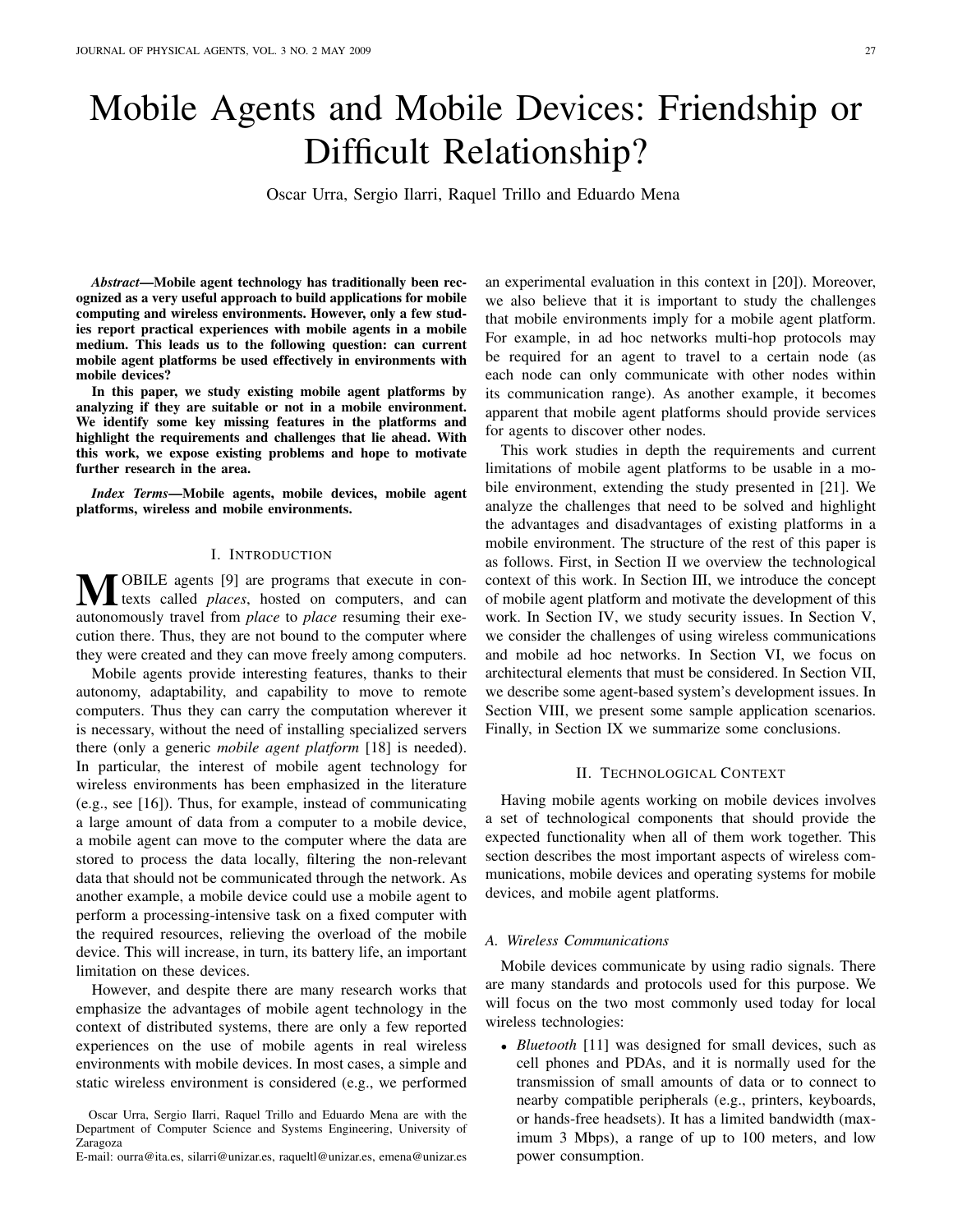• *Wi-Fi* [13] networks, based on the IEEE 802.11 standards, allow to expand traditional Ethernet local area networks to places where either cabling is not an option or mobility is desired or needed. Its popularity is growing very fast and almost every laptop computer made in the last years has a Wi-Fi interface which allows it to connect to an also increasing number of public access networks in places such as hotels, airports and restaurants. Compared to bluetooth, it has a higher bandwidth (54 Mbps), a similar range, and a higher power consumption and cost.

Both bluetooth and Wi-Fi are freely available and they are very popular. The main drawback of these short-range technologies when compared to traditional fixed Ethernet networks is that the latency and bandwidth are not only worse, but also variable depending on the distance and obstacles existing between the sender and the receiver. Moreover, even an established communication could suddenly end if one of the devices moves out of its communication range or enters a shadow area such as a tunnel or an underground room (disconnections are frequent).

# *B. Mobile Devices*

Mobile devices could be classified in three basic types:

- *Cell phones*. They are small, light, cheap and with little computation capabilities. Data communications can be carried out through mobile phone networks or via bluetooth. Mobile phone networks have a variable bandwidth depending on the transmission technology (GSM, GPRS, UMTS, etc.) and are available almost everywhere, but using these networks has an economic cost.
- *PDAs or pocket computers*. They are bigger and more expensive than cell phones, but they also have better processing capabilities. There are many architectures (ARM, MIPS, Xscale, etc.) and several operating systems (see Section II-C) that allow the execution of end user applications similar to those available in desktop computers. Communications can be established through bluetooth, and more recently also via Wi-Fi.
- *Laptop computers*. They have capabilities comparable to those of desktop computers. They usually have both Ethernet and Wi-Fi interfaces, but it is also possible to use bluetooth for data interchange with small devices.

Currently, the three types of mobile devices mentioned above are starting to mix. Thus, cell phones and PDAs are converging into a single device, called *Smartphone* (PDA with a SIM card), being the Apple iPhone one of the most popular Smartphones nowadays. Similarly, laptops and PDAs are mixing into the so-called *Netbooks*, which have less computing capabilities than a conventional PC but also have a lower cost. Another advantage of Netbooks is that most of them (like the Asus Eee PC, or the Acer Aspire One) have the same x86 architecture than PCs and can use the same operating systems and applications.

#### *C. Operating Systems on Mobile Devices*

The operating system is the software that act as an abstraction layer between the hardware and the user applications, allowing the programmer to access the different components of the device in a uniform way. In the case of mobile devices, which have a number of special features, it is even more important that the operating system be able to manage the resources in an efficient and flexible way. For example, the duration of the battery (which is a critical factor), the user interface (the keyboard or touch screen), the size and occupation of the internal memory, etc., are examples of resources that need to be considered.

There exist many operating systems that can run on mobile devices, but the most extended ones are the following:

- *Symbian*. It was created for its use on mobile phones by a consortium of manufacturers such as Nokia, Motorola, Samsung or Sony-Ericsson. It is available only for the ARM architecture and is bundled with high-end phones produced by these manufacturers. It is proprietary but expected to become open source during 2009.
- *Windows Mobile*. It was developed by Microsoft and is used by many manufacturers (some of them using other systems too) such as Hewlett-Packard, Samsung, Motorola or Qtek. It is available for the ARM, MIPS and x86 architectures, and there exist two variants: *Windows Mobile PocketPC* for PDAs and *Windows Mobile Smartphone* for high-end mobile phones.
- *Android*. It is the most recent operating system that has appeared in the mobile market, developed by Google. It is derived from Linux and it is licensed also as open source. It is available for the ARM, MIPS and x86 architectures and can run on mobile phones, PDAs, and PC laptops. Due to its novelty, only a few devices use it nowadays, produced by manufacturers such as HTC or Samsung.

The operating system is a key element that should allow an efficient exploitation of the device's resources. Different features of an operating system, such as its scheduling policy, may have an important impact on the performance of a mobile agent platform running on the device.

# *D. Mobile Agent Platforms*

There are many mobile agent platforms available, that differ in several aspects (such as their general architecture, communication style, etc.) and compare differently in terms of performance, reliability or scalability [18]. However, all of them offer similar services to their agents: execution, communication, mobility, tracking, directory, persistence, security, etc. We will briefly describe in this section the main services.

All platforms provide an *execution environment*, which is the most basic service and allows agents to run their code and access other services offered by the platform. The use of bytecode-based languages like Java eases the implementation of this service and its portability between different hardware architectures, and therefore most platforms are implemented in Java. Every device can execute one or more instances of these environments (known as *places* or *containers*), where several agents can be running simultaneously.

One of the strongest points of agents is their communication capability, so the existence of a *communication service* is also very important. When an agent starts a communication,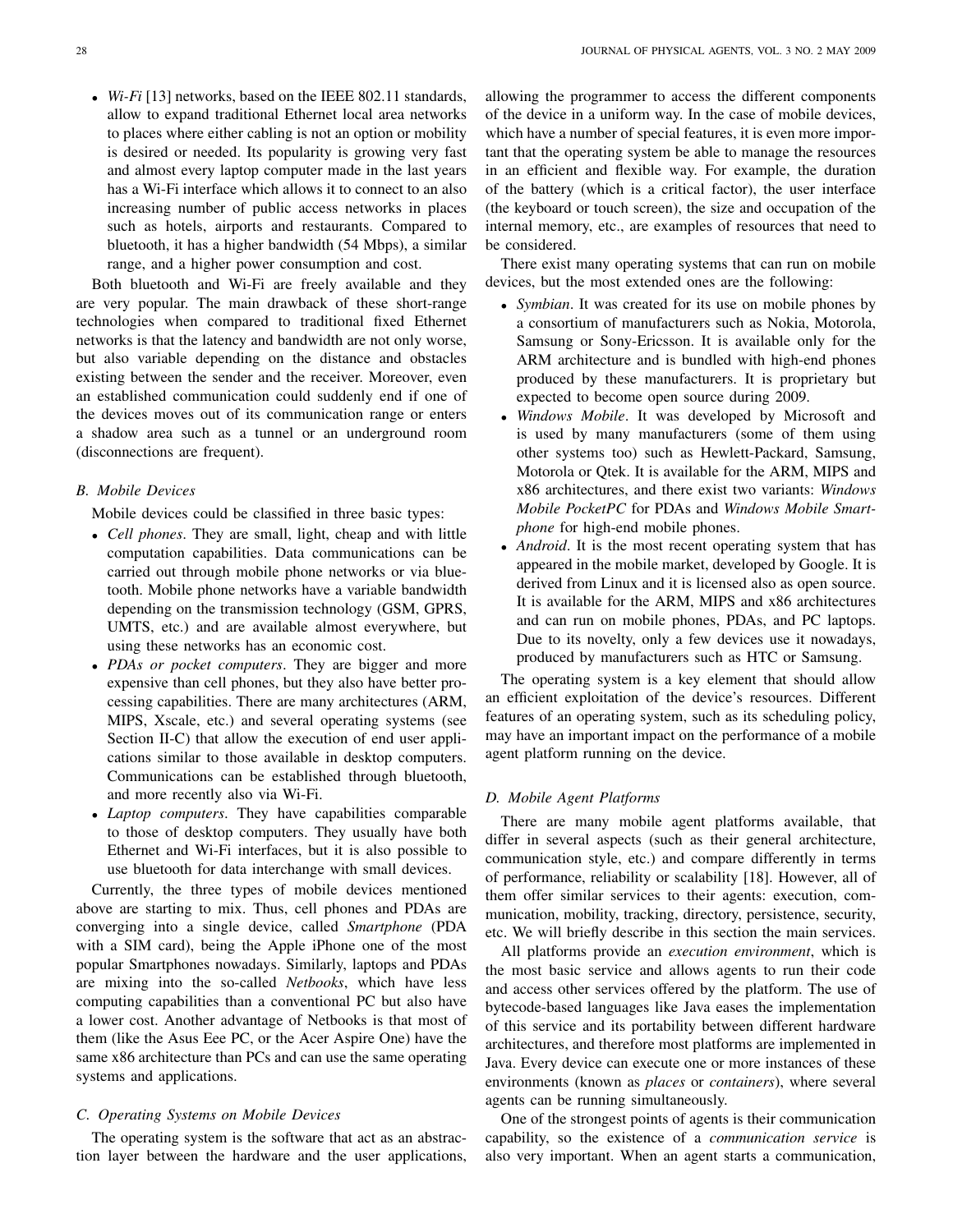it needs to determine the message to be transmitted and the destination where it must be sent (i.e., the target agent/s). The message must contain the information to transmit and must be intelligible for both the sender and the receiver. To achieve such mutual comprehension, there exist different *agent communication languages* (ACLs) that make the communication among different agents possible [4], [5]. Regarding the destination of the message, it can be a single agent or many of them, which can be located in the same execution environment as the sender or in a remote location. The communication service should provide agents with a common mechanism to build and deliver their messages to their destination, independently of where they are located (location transparency).

The *mobility service* allows agents to move to other execution environments. The process involves three steps. First, the agent determines the destination place and invokes the mobility service to be transferred. Then, its code and data are transferred across a network connection to the destination, where another running platform receives them. Once the transmission has finished without errors, the copy of the agent in the origin is destroyed and a new one is created in the destination from the code and data that compose the agent. This process is fail-proof: If there is any problem with the trip of the agent, the agent that attempted to travel will get the control back and decide what to do next.

The *object tracking service* keeps a record of the location of all the objects present in a multi-agent system [15], such as the agents themselves or the places/containers available in the distributed system. Whenever a new object is created, destroyed, or moved in the system, the service must be aware of such an action and update its location. As mentioned before, it is very important for the agent programmer that this service provide a truly *location transparency* so that, once an object's reference is obtained, it will be kept up-to-date by the system as long as necessary (the programmer will not need to refresh/update this reference).

Besides the services offered by the platform, agents can be programmed to offer different services to other agents or software components. Similarly, agents may also need to use services offered by other agents, to achieve their goals. The *directory service* allows the registration by agents of a description of the services they provide, and a common way to query, locate, and access the services included in the registry.

Thanks to all these services, mobile agents can *live* in a generic distributed environment and perform their tasks effectively. In the next section, we will examine some special difficulties introduced by mobile environments. A mobile agent platform should take this difficulties into account in order to be usable in such an environment.

# III. MOBILE AGENT PLATFORMS IN WIRELESS ENVIRONMENTS

Mobile agent technology has been proposed as a key element in the development of many applications, for a variety of reasons (e.g., their capability to exploit the locality of data by moving to the data source instead of interacting remotely using a network). With the increasing popularity of mobile devices, it was a natural step forward to try to apply mobile agents to the mobile environment. Given its portable nature, mobile devices use wireless communications, creating a scenario completely different from a traditional distributed environment with fixed networks. Such an environment has a number of advantages (e.g., the processing is not tied to a fixed location) but also some drawbacks, such as the limited computational power of mobile devices and a short communication range based on wireless technologies –that usually offer a low bandwidth, a high latency, and intermittent/unreliable connectivity–. Thanks to their features, mobile agents can be very useful in wireless applications (e.g., see [16]), as they could help to reduce the negative effects of such limitations. For example, as mentioned before, mobile agents can move to the place where the information is stored and process the data locally, discarding the data that is not relevant and therefore needs not be communicated through the wireless network. As another example, they can transport themselves and their data through networks following complicated and changing paths, by evaluating alternatives continuously based on information about their environment.

However, despite the increasing popularity of wireless services and the advantages of mobile agents in these environments, there are not many practical applications of this technology, except for some proofs of concept. A possible explanation could be that it is very difficult to develop and maintain such mobile agent based applications because existing platforms lack a number of features that should be present for their use in a wireless and mobile environment. Among them, we could emphasize:

- Features related to security, since the use of wireless communications broadcast data that could be intercepted or altered without having any notice.
- Features related to special network topologies, since there may be multiple mobile nodes with short range and unstable communications, which can make the process of transferring data between two nodes challenging.
- Features related to the way the platform itself works, since the mobile agents need different services, such as transportation or communication services.
- Features that should help the developer of agent-based systems, such as monitoring or debugging tools.

Providing the features listed above is important to develop applications based on mobile agents for mobile environments. Thus, for example, an agent should be able to detect the availability of new nearby devices (e.g., to travel to them) and to communicate with other agents easily and efficiently. Mobile agent platforms have usually been developed with a static context in mind and now they must be adapted to a more open and dynamic environment.

Besides, scalability and reliability are two key features which are important even when the mobile agents rely on fixed networks, and therefore even more critical in a challenging environment with wireless networks. Some tests indicate that the scalability/reliability of some platforms should be improved [3]. However, as this need is not tied to the wireless case –although heightened by it– we will focus on the other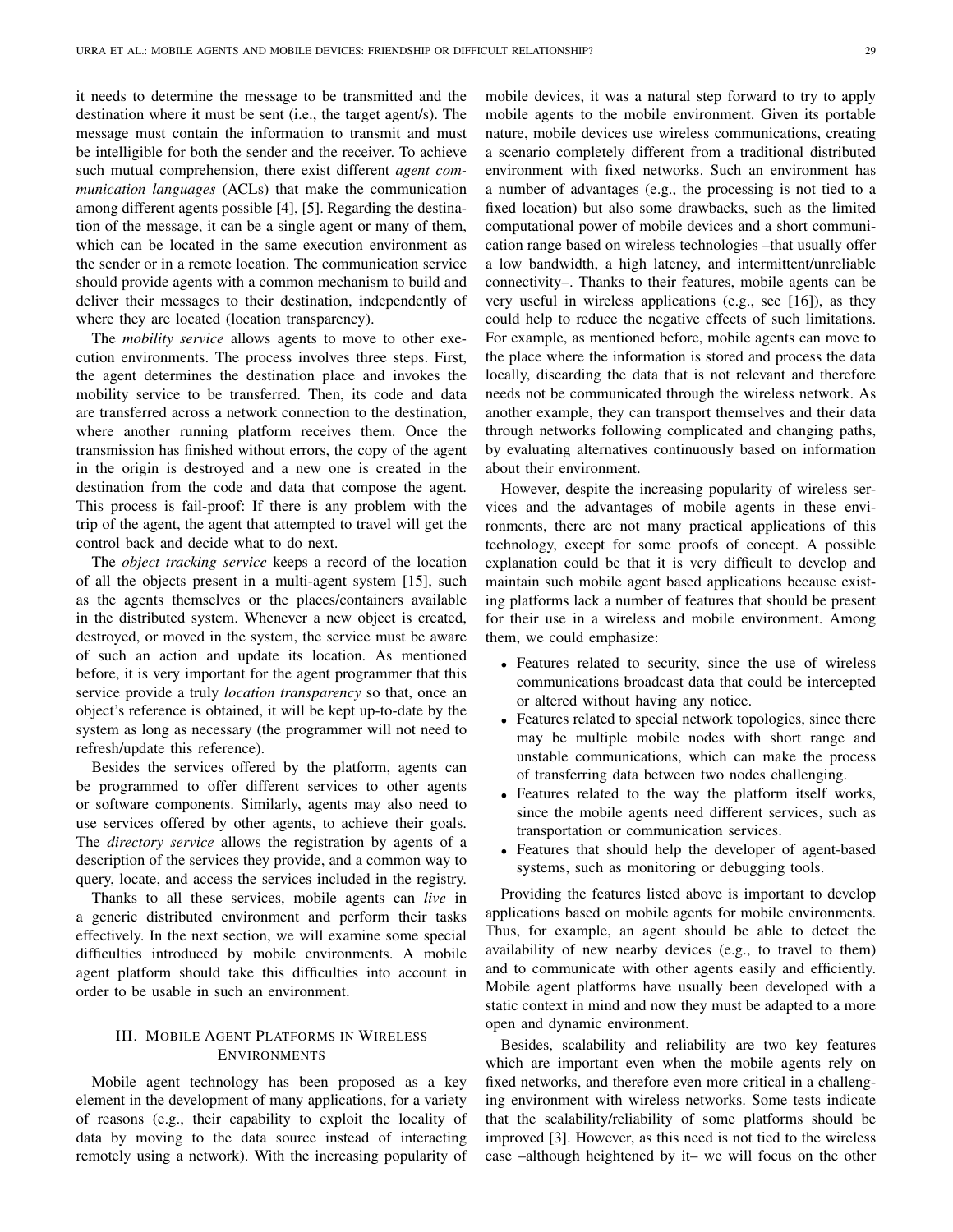features; a summary of the analysis performed in this paper is presented in Table I. In the rest of the paper we will consider the following platforms: JADE, Voyager, and SPRINGS.

*J*ADE (http://jade.tilab.com), developed by Telecom Italia Lab since July 1998, was released as open source in February 2000 (last version: JADE 3.8.1, November 2008). It is a popular FIPA-compliant agent platform. An agent is composed of different concurrent (and non-preemptive) behaviors, which can be added dynamically. Among the benefits, we could indicate that there is a wide variety of tools provided (e.g., for remote management and monitoring of agents, and to track interchanged messages) and it can be integrated with different software such as Jess (a rule engine which allows agents to reason using knowledge provided in the form of declarative rules). Besides, it supports the development of ontologies to represent the knowledge of agents.

*V*oyager (http://www.recursionsw.com), developed initially by ObjectSpace in 1997 and currently by Recursion Software (last version: Voyager Edge 7.2.0, April 2009). It is a distributed computing middleware focused on simplifying the management of remote communications of traditional CORBA and RMI protocols. It is a commercial product, but there exists a *Community Edition* freely available valid during one year.

*S*PRINGS (http://sid.cps.unizar.es/SPRINGS/) [3], developed by the Distributed Information Systems Group at the University of Zaragoza in Spain, focuses on scalability and reliability in scenarios with a moderate and high number of mobile agents. Different features of other popular platforms, such as Voyager, have inspired its development.

# IV. SECURITY ISSUES

Security is always a major concern. Besides security problems with mobile agents in fixed networks [1], [22], other problems particular to wireless environments arise. Thus, it is necessary to ensure the privacy of the data and its integrity, and consider authentication and trust issues.

# *A. Communication Encryption*

Wireless communications usually broadcast the transmitted data in an omnidirectional way. The disadvantage is that these data will be received not only by the intended destination but also by anyone within the range of the originating communication device. Although almost every wireless communication protocol (such as Wi-Fi or Bluetooth) can encrypt the data, it is not mandatory and in some circumstances an unencrypted communication can be the only form available (e.g., with public access points or *hotspots*). If a mobile agent is transferred using an insecure channel, its code and data will be exposed to any nearby device. To avoid this problem, the mobile agent platform should be able to encrypt all its communications when connecting to others.

Regarding the considered existing mobile agent platforms, both Voyager and JADE-LEAP can natively use SSL connections –which assure data flow encryption–, whereas SPRINGS currently lacks this feature.

# *B. Code Integrity*

The code of a mobile agent can be altered, either intentionally or accidentally, in many ways. For example, in the first case, a malicious user could modify it while it is running on its device. In the second case, a failure such as a memory loss or a problem with the wireless transmission of the agent could lead to a corruption of its code. The execution of an agent whose code has been altered can lead to unpredictable consequences and should be avoided. Thus, the mobile agent platform should verify the agent's code integrity before starting its execution, for example signing the code with a X.509 digital certificate.

Thanks to the use of SSL by Voyager and JADE-LEAP, any attempt to tamper with an agent while it is being transmitted will be detected. Moreover, Voyager provides a signing mechanism to assure that the agent is not modified while it is stored in the device's memory. The current version of SPRINGS does not provide these features.

# *C. Authentication and Trust*

A mobile device has a number of resources (such as the CPU, the memory, the file system, the user interface, etc.) susceptible to be used by an agent to accomplish its tasks. To avoid abuses on the use of these resources, the platform should state the extent to which it trusts an incoming agent –this is critical in an open environment–. Depending on it, the platform should allow, limit or even deny the mobile agent the access to the resources. There already exist mechanisms of authentication for distributed environments (e.g., Kerberos) that could be used to determine the owner of an agent. Once it is authenticated, different access control policies can determine the resources that the agent can use.

Voyager and JADE-LEAP have mechanisms to verify the identity of agents and other platform components, and grant different privilege levels. SPRINGS currently offers no authentication mechanisms but a basic access control.

## V. NETWORK ISSUES

Existing mobile agent platforms assume the existence of a TCP/IP network where every node can potentially connect to any other. This approach has the advantage of its simplicity, but it prevents considering explicitly other forms of communication that could be beneficial in a context with wireless mobile agents.

One limitation of mobile devices is that their communication interfaces (usually Wi-Fi or Bluetooth) have a relatively short range (a few hundred meters). Therefore, in a mobile ad hoc network a multi-hop routing protocol may be needed for two nodes to communicate. For a mobile agent platform, it would be interesting to access information about: whether the connection is fixed or wireless, the bandwidth available, if an established link (e.g., a Wi-Fi connection) is encrypted or not, the coverage level or the strength of the received signal in the case of a wireless communication, the identifiers of nearby wireless networks or nodes that could be contacted, etc.

With all this information, the platform would be able to take different useful decisions. For example, it could select the most appropriate communication link if there are several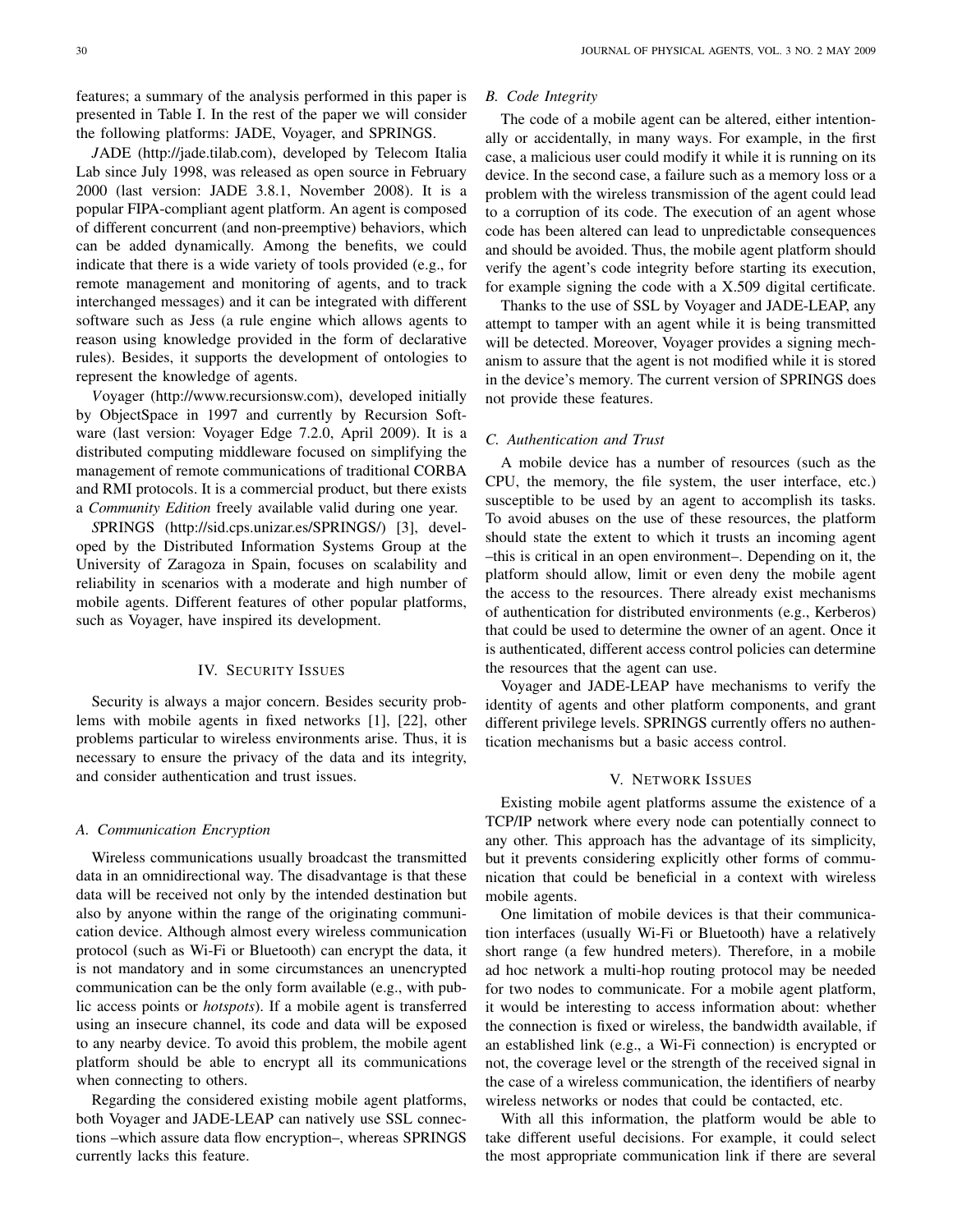| <b>Feature</b>                 |                                  | <b>Voyager</b>     | <b>JADE/LEAP</b>      | <b>SPRINGS</b>     |
|--------------------------------|----------------------------------|--------------------|-----------------------|--------------------|
| <b>Security Issues</b>         | Encryption                       | Yes (SSL)          | Yes (SSL)             | N <sub>0</sub>     |
|                                | Code integrity for transmissions | Yes (SSL)          | Yes (SSL)             | N <sub>0</sub>     |
|                                | Code integrity for execution     | Some (signing)     | N <sub>0</sub>        | No.                |
|                                | Authentication and trust         | Yes (very rich)    | Yes (rich)            | Very basic         |
| <b>Network Issues</b>          | Access to link layer             | No                 | N <sub>0</sub>        | No                 |
|                                | Adaptability                     | Latency measure    | Conn. status          | Conn. retrying     |
|                                | Discovery of nodes               | No.                | N <sub>0</sub>        | N <sub>0</sub>     |
| Architectural<br><b>Issues</b> | Transparent service discovery    | $No$ $(YP)$        | $No$ (DF)             | No                 |
|                                | Adapted tracking approach        | No (AgentSpaces)   | No (AMS)              | $No$ (RNS)         |
| Programming<br><b>Issues</b>   | JVM supported                    | IBM J9             | <b>IBM J9</b>         | IBM J9             |
|                                | Network communications           | Sockets, HTTP      | Sockets, HTTP         | RMI                |
|                                | Graphical interface              | N <sub>0</sub>     | Yes                   | No                 |
| <b>Strong points</b>           |                                  | Messaging, devices | Messaging, ontologies | Scalable, reliable |

TABLE I COMPARISON OF MOBILE AGENT PLATFORMS: FEATURES FOR MOBILE ENVIRONMENTS

options available, in the case of a secure channel it would avoid encrypting the communicated data –reducing the CPU utilization and therefore saving battery power in the mobile device–, it could decide not to retry a failed communication if the coverage is poor, etc. Making this information accessible to the agents would also be interesting. For example, an agent could decide to jump to another device/node if its current device is getting out of coverage.

As far as we know, current mobile agent platforms do not have the ability to obtain this kind of information, which would be important in order to make the platform truly adaptive to different network environments. The closest related features that the considered platforms have are the following: Voyager can measure the network latency and detect that a communication is broken when an abnormally high value is obtained; JADE-LEAP can get basic information about the link status (connected or disconnected); finally, SPRINGS retries failed communications automatically according to some defined policy.

# VI. ARCHITECTURAL ISSUES

In this section, we provide an overview of some architectural issues that should be considered in a mobile agent platform suitable for a mobile environment: discovery services and tracking and name services.

# *A. Automatic Discovery Service*

As opposed to a fixed distributed infrastructure for mobile agents, a mobile context usually presents an open environment where many different computers/devices may appear and disappear at any time. Therefore, it is of paramount importance to provide agents with appropriate mechanisms to locate nodes to where they can travel. Moreover, the capabilities/services offered by these nodes should be advertised to allow the agents to decide a convenient target node.

*1) Discovery of Services:* There exist several service discovery protocols, such as the *Service Location Protocol* (*SLP*), the *Universal Plug and Play* (*UPnP*), or the use of the *Jini* technology. The suitability of these protocols for ambient intelligence is analyzed in [14].

Mobile agents should be provided an automatic discovery mechanism to allow them the detection of services of interest<sup>1</sup>. However, as far as we know, these protocols have not been integrated in any existing mobile agent platform. Moreover, it is not clear if they are the best choice in a mobile environment. For example, JADE-LEAP has a federated Yellow Pages (YP) service, but allocating it to a node is not transparent to the programmer and movements of the mobile device may invalidate the convenience of using that allocated YP service.

Finally, we would like to highlight the importance of providing a *semantic matching* of services [17], not only *syntactic matching*, if we want to enable dynamic and flexible interactions among the mobile agents. Thus, *Agent Communication Languages* (*ACLs*) [4] could play an important role. The language proposed by the *Foundation for Intelligent Physical Agents* (the *FIPA* ACL –see http://www.fipa.org/–) is the most popular proposal and it is supported by several mobile agent platforms (e.g., JADE). If services for mobile agents are implemented as web services, as suggested in [23], then existing techniques for web services (UDDI, WSDL, SOAP, OWL-S, etc.) could also be adopted.

*2) Discovery of Nodes:* It is also necessary for an agent to be able to detect the nodes that are reachable and which services/features provide those nodes. Otherwise, it will be very difficult for the agent to assess the convenience of traveling to another node. Thus, nodes must be auto-descriptive. This is particularly important in a heterogeneous environment where there will be computers/devices with different processing and communication capabilities.

However, no platform provides mechanisms to allow an agent to detect other potential target computers/devices. Although some platforms provide name services to query the computers that can host an agent (e.g., the Region Name Server in SPRINGS [3]), they do not consider that some

<sup>&</sup>lt;sup>1</sup>Some works propose using mobile agents to implement service discovery [8], [12].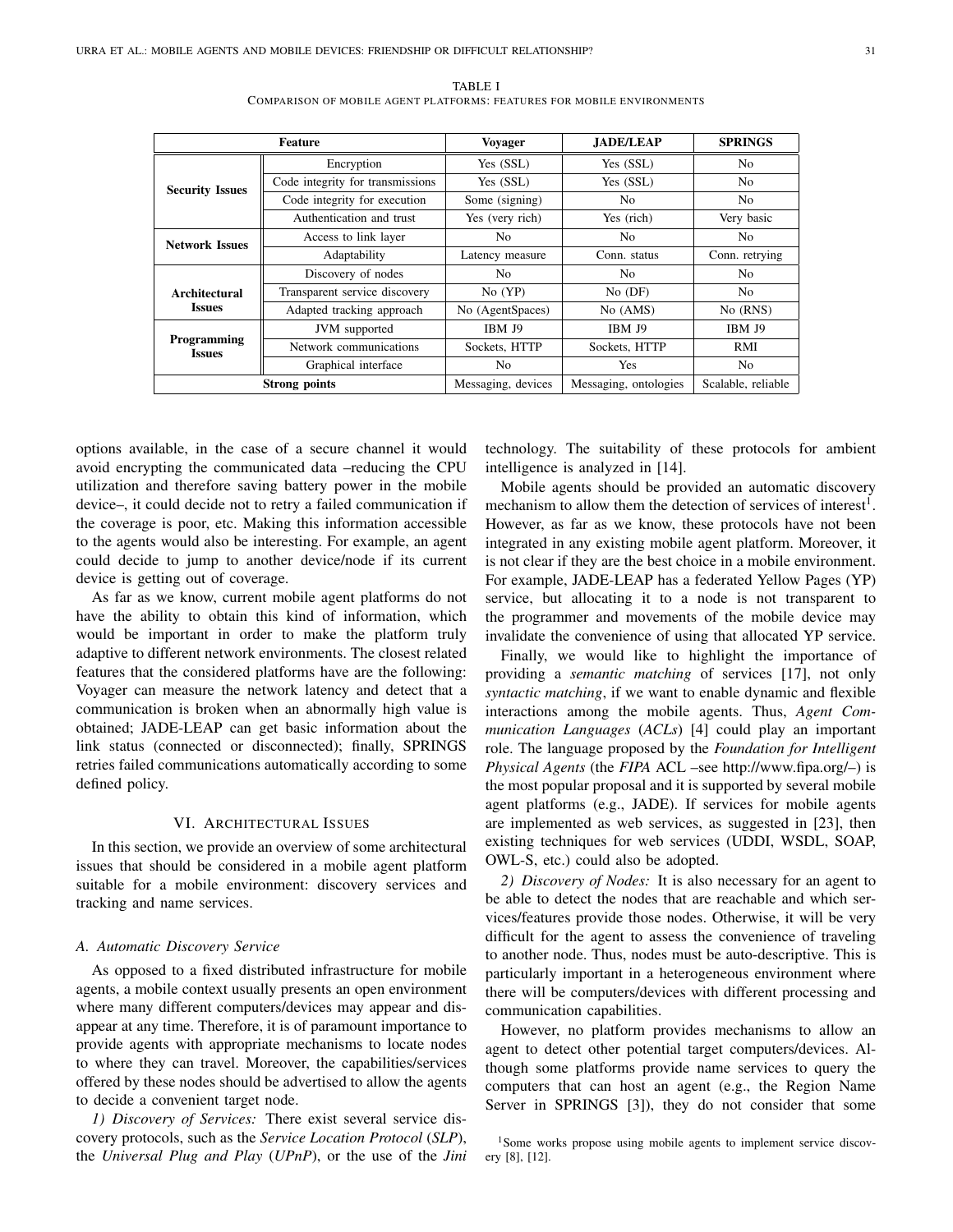computers/devices may not be accessible from a given location (e.g., if the mobile agent is executing on a device that can only communicate with other devices within its communication range); indeed, the name service itself may be unreachable.

#### *B. Tracking of Mobile Agents and Name Services*

As mobile agents move from one computer/device to another, tracking their locations efficiently (which is required if we want to be able to allow communications with those agents from any computer/device) is challenging. To solve this problem, different approaches have been considered. Some mobile agent platforms provide a naming service that can be used to locate an agent and then send a message to its address. An alternative (and also complementary) approach supports communications by using *proxies* (similar to the *stubs* in *RMI*) as a convenient abstraction to refer to remote agents (e.g., to send them messages or call methods remotely). Several platforms, such as SPRINGS and Voyager, support proxies. Related to the concept of proxies, *dynamic proxies* remain valid independently of the agents' migrations (i.e., the reference is updated automatically) [3].

However, existing strategies have been developed with a fixed network in mind and are not appropriate in a mobile environment. For example, SPRINGS assumes the existence of stable *Region Name Servers* (*RNSs*) and *location servers* with tracking responsibilities. This could be unsuitable in a dynamic context because nodes can leave/enter the network at any time and some nodes could be temporarily unreachable. Similarly, according to [10], Voyager uses forwarding chains of proxies, which may be inconvenient because any link (pointer) in the chain could disappear at any time. Thus, we believe that new tracking techniques are needed in this context, avoiding mechanisms that rely on the availability of certain nodes or centralized approaches, in favor of adaptive tracking approaches.

Finally, we should mention that ensuring the uniqueness of agent names and at the same time providing user-friendly mechanisms to address the agents is a challenge in an open and dynamic environment. A potential preliminary solution would imply a shift in the way agents communicate. At present, it is usually assumed that agents identify their partners by name. An alternative would be to identify partners by service, which would make user-friendly agent names unnecessary.

# VII. ISSUES RELATED TO THE DEVELOPMENT OF SYSTEMS BASED ON MOBILE AGENTS

The implementation of mobile agent applications for their execution in mobile devices can be problematic due to a number of issues, such as the availability of Java interpreters, the efficiency of different types of networking protocols for communication, or the existence of tools for the programmer.

# *A. Java Virtual Machines for Mobile Devices*

To guarantee portability across heterogeneous devices and computers, Sun Microsystems created different distributions of the Java platform. From the point of view of this paper, it is interesting to distinguish the following possibilities:

- *Java SE* (*Java Standard Edition*). It is the most widespread edition, used by personal computers and servers running general purpose applications. There are many implementations and *Java Virtual Machines* (*JVMs*) available, usually for free, like the official implementation by Sun Microsystems for PC and SPARC architectures, as well as those offered by other companies such as IBM or HP.
- *Java ME* (*Java Micro Edition*). It is designed for small devices and there are two specifications, one intended for more limited equipment such as mobile phones (*Connected Limited Device Configuration* -*CLDC*-) and the other, more complete, for PDAs (*Connected Device Configuration* -*CDC*-).

Sun Microsystems does not develop JVMs for mobile devices, but they are made by third parties. In mobile phones, the manufacturers (e.g., Nokia, Motorola, Sony-Ericsson) include the runtime as an indivisible part of its device. This also happened with PDAs in some cases (e.g., with PDAs by Compaq), but now almost none brings any JVM installed, and so it must be acquired separately. JVMs for mobile devices are neither easy to find nor free, in contrast to the standard Sun's JVM. Among the virtual machines for PDA-like mobile devices, we can highlight the following:

- *Jeode*. Some years ago, it was distributed with PDAs by Compaq. Then, there was the fusion with HP, and the new models did not bring it. The company which originally made it was acquired by another one which no longer continued its development.
- *Cr-EME*<sup>2</sup>. It is a high quality J2ME-compliant commercial machine oriented to the market of embedded devices, and has some optional components such as RMI (see Section VII-B) or AWT, which are sold separately. Its biggest problem is its distribution, as it is only sold in lots of 40 units at 1000 dollars (as of July 2009).
- *IBM Websphere J9*<sup>3</sup> . Another commercial JVM. It is part of the Websphere development suite. It is also a very good option and also has additional components such as RMI and AWT. The price of the runtime (without the development environment) is 25 dollars (as of July 2009), which makes it quite affordable.
- *MySaifu<sup>4</sup>*. It is an open source implementation under development. It is capable of using some features of AWT components and user interfaces. However, it is still at a very early stage regarding networking aspects (e.g., it does not offer support for RMI).

Regarding the considered mobile agent platforms, all of them (SPRINGS, Voyager and LEAP) require the IBM Websphere J9 Java machine when they are executed on mobile devices like PDAs. Voyager, additionally, has a version using the *.NET Compact Framework*, a light version of the .NET by Microsoft.

<sup>4</sup>http://www2s.biglobe.ne.jp/~dat/java/project/jvm/index\_en.html

<sup>2</sup>http://www.nsicom.com

<sup>&</sup>lt;sup>3</sup>http://www-306.ibm.com/software/wireless/weme/features.html?S\_CMP= wspace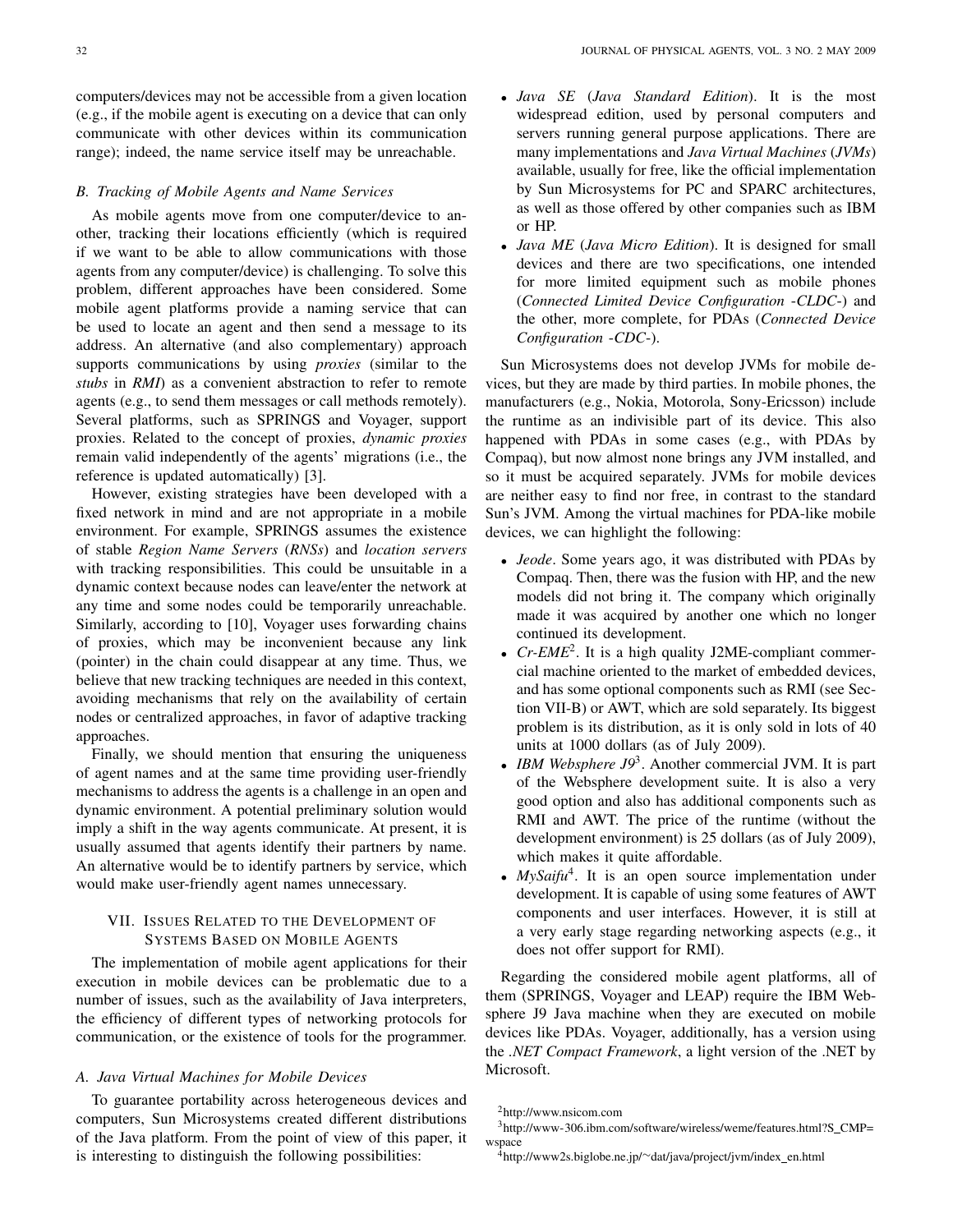# *B. Networking communication protocols*

There exist different communication protocols that can be used for agent communication. The choice of one or another can be a difficult issue.

On the one hand, using low-level communication protocols gives a higher performance, but it is more difficult for the programmer. On the other hand, using a high-level protocol is easier, but less efficient and it could be unavailable on a mobile device with constrained capabilities.

Some popular network communication protocols are:

- *Plain sockets*. This is the most low-level communication form that can be used. It is standard, efficient, and it is possible to explicitly choose if they must be connectionoriented (TCP) or not connection-oriented (UDP). They can be used in almost any programming language but the drawback is that any higher-level operation must be programmed using many low-level functions, which is a very tedious task for the programmer and prone to fail.
- *RMI*. The *Remote Method Invocation* is the mechanism provided by Java to invoke functions on remote (or local) objects. The invocation can carry information through the use of input parameters, that can be as simple as integers or characters or as complex as whole objects. In some JVMs for mobile devices, it is an optional component and in others it is not available at all. Although RMI is a Javaonly communication form, it fits well with the paradigm of mobile agent because most mobile agent platforms are implemented in Java.
- *HTTP*. The *Hyper-Text Transfer Protocol* used by the Internet browsers have many advantages: It is a standard and ubiquitous. It is also bundled with many programming languages and libraries, and can be easily programmed and debugged (e.g., using a browser). Additionally it can travel through proxies, giving the possibility of traversing firewalls, which are usually open for this protocol but closed for any other. A drawback of HTTP is that it can be inefficient to transfer binary data because in such case the data must be encoded (usually with MIME). Even though there are some proposals to implement mobile agent platforms using the HTTP protocol (e.g., see [7]), currently no popular mobile agent platform is implemented on top of it.

Regarding the considered mobile agent platforms, SPRINGS uses RMI, and both JADE/LEAP and Voyager use plain sockets for intra-platform communication and HTTP for extra-platform communication.

# *C. Programming and Debugging Tools*

To ease the development of distributed applications using agent technology, a number of tools and utilities can be used by the programmer. These tools are not very different from those used for the development of any other software, but not all of them are so available or popular among existing mobile agent platforms. Some examples of interesting features for the developer follow:

• *Programming API and documentation*. In order to develop applications using mobile agents the programmer must be able to build the structure of agents, but he/she must also know the actions they can perform (i.e., move to another execution place, send a message to another agent, query a published service, etc.) and how to program the agent to perform these operations. The mobile agent platform's API allows the programmer to build agents and use from the most basic to the more complex features of the platform. This API should be complete enough to allow the programmer to use every platform capability, and have extensive documentation explaining its use, to ease the development and maintenance of such agent-based applications.

Regarding the considered mobile agent platforms, all of them have a well-documented API, as well as additional documents that cover other interesting platform issues.

• *Deployment and management graphical tools*. A mobile agent platform can be a very complex software, with many components and configuration parameters. The process of setting up a scenario for the execution of a complex distributed application can be a tedious task, especially if the application development is in progress. The use of a graphical user interface can make more pleasant the task of setting up and deploying initially all the components of a multiagent system. Once it is running and all their components executing as expected, such a tool could also be useful for managing the whole environment, allowing to add or remove components at any time in an easy way.

JADE/LEAP is the only platform that provides a graphical tool that allows to perform basic operations like creating places and agents, move agents from one place to another, and many others.

• *Logging capability*. During the development of any application, errors and bugs may appear in the software as a natural part of the process. Additionally, in a distributed scenario many components can be physically out of the scope of the programmers (i.e., in remote locations) so it can be difficult to know what is going on at every moment in such components. In a mobile agent platform these components can be agents, service directories, places, etc. It is very important that the different platform components have the ability to log all the relevant information (such as their status, executed actions, etc.) and store such data in a way that can be retrieved later by the programmer for their analysis.

All the considered platforms give extensive information when some components (such as places or registries) are launched, that can be stored in plain text files. In general, the information provided consists of: the name and version of the platform, the name of the object, their correct or incorrect initialization, and important events and errors (service registration, the creation of an agent, etc.)

• *Debugging and monitoring capability*. Similarly to the logging capability, debugging/monitoring is also a desirable feature for the programmers. The difference with logging is that debugging/monitoring is performed *online*, so that the programmer can follow the status (data, ac-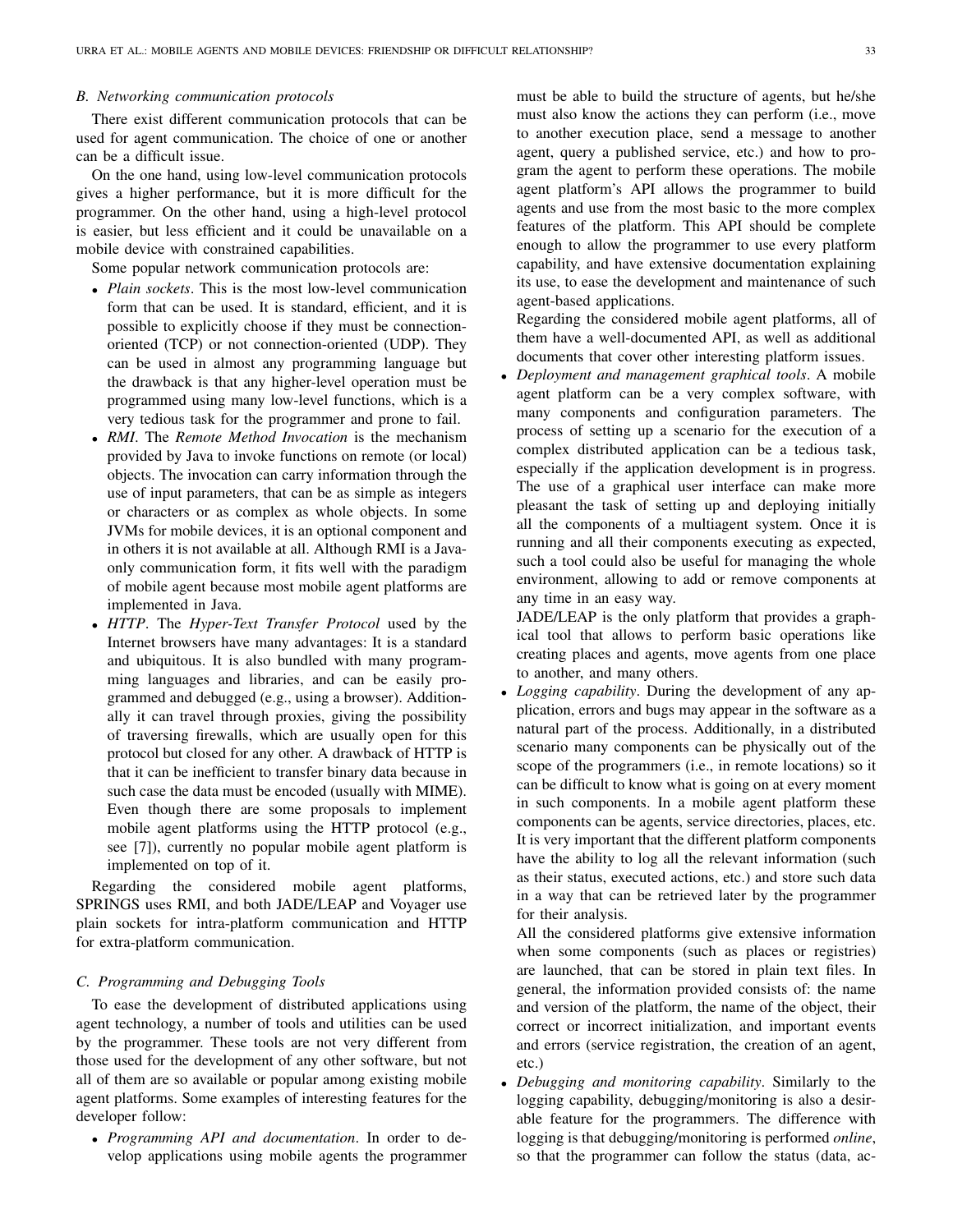tions, communications) of an object (agent, place, service, etc.) while it is being executed. Moreover, it is also very useful if the execution can be paused and analyzed, or even if it is possible to modify the contents of program variables or communications during the execution.

Neither Voyager nor SPRINGS provide natively this kind of tools, whereas JADE/LEAP has some debugging and monitoring functions in its graphical interface. Thanks to it, it is possible to follow agents as they move among places, stop their executions, send them customized messages, and even *sniff* and alter the messages the agents exchange. It is also worth mentioning the existence of independent monitoring tools for agent-based systems, such as the 3D monitoring tool presented in [2].

As a summary, in general the considered platforms provide enough tools to the programmer for developing agent-based applications properly although some advanced and handy tools are missing. One notable exception is the graphical interface of JADE, that allows the control and debugging of this platform in a very intuitive way.

The programming tools that we have described in this section are important in any scenario where a system based on mobile agents must be deployed. However, it is obviously in distributed scenarios, and particularly in mobile computing scenarios, where the programmer needs more support from the platform. Particularly, debugging and monitoring capabilities are very important in these contexts, where the number of potential sources of failure increases

### VIII. SAMPLE APPLICATION SCENARIOS

In this section, we will show two sample application scenarios that can benefit from mobile agents: The first is a distributed monitoring system using moving cars in a wide geographic area. The second is a simple system for searching documents on a set of personal PDAs.

# *A. Mobile Agent Technology on Vehicular Networks*

A vehicular network (or VANET) is a mobile network whose nodes are cars moving across the roads and highways of a given geographic area. We think that mobile agents could provide interesting benefits in this scenario. As an example, we will summarize in the following our proposal to use mobile agents in cars for monitoring different environmental parameters without needing a fixed and costly infrastructure [19].

In this sample scenario, the cars are equipped with different types of sensors that measure the desired parameter as the cars move inside a designated area of interest or *Monitored Area*. The data collected by these sensors are carried by mobile agents hoping from car to car until they reach a *Monitoring Center* for later processing. In this way, many monitoring tasks can be performed simultaneously, covering a large area and without needing a fixed infrastructure (except for the Monitoring Center), although the mobile agents could also take advantage of already-existing fixed elements like roadside antennas or information panels. To perform the monitoring, all the cars participating in the monitoring VANET must have installed some technological elements such as: one or

more sensors for reading the environment data, a wireless communication device (e.g., Wi-Fi or Ultrawide Band), a GPS receiver for knowing the position with respect to the monitored area, and a PDA or laptop capable of executing a mobile agent platform and accessing the rest of the elements. The whole monitoring process consists of five steps (see Figure 1):

- 1) The monitoring scope is defined. This implies setting the environmental parameters to measure, the location of the monitored area, and the amount of time during which the monitoring must be performed.
- 2) In the Monitoring Center a number of monitoring agents are created and they are transmitted (they *jump*) to moving cars (it is supposed that this Center has an antenna or is near the road where the monitoring cars are constantly moving).
- 3) The monitoring agents travel on the car towards the monitored area. At any moment, they can jump to any nearby car if it follows a more promising path towards the target area. To know this, the agents can read the GPS information and also ask other nearby agents about their position and heading.
- 4) Agents in the monitored area read data from their cars' sensors. They can also jump to other cars and clone themselves to stay within the area and increase the number of samples taken, thus improving the monitoring.
- 5) When the planned monitoring time expires, the agents must return the measured data to the Monitoring Center for later processing. To achieve this, they follow the same process that they followed to reach the monitored area, jumping from one car to another based on their position and other factors.

This application scenario shows that mobile agents in VANETs can be very useful for monitoring purposes. Moreover, we can think of other contexts where VANETs and mobile agents could fit together, for example to exchange information of the road status some kilometers ahead, to disseminate information in an area about traffic jams, or even to answer queries launched dynamically by drivers (e.g., how many parking sites are in a certain street).

However, using mobile agents in this highly dynamic mobile P2P environment also poses a number of interesting challenges due to the high mobility of the network nodes. Some of these challenges are closely related to those exposed in the previous sections: discovering services in a decentralized way, travelling from one place to another using a multi-hop protocol when nodes are constantly moving, or assuring that data is not altered during transmissions to avoid the dissemination of false information. We plan to extend our work on this area in order to study in detail the benefits and difficulties implied by the use of mobile agents in vehicular networks.

# *B. Searching Relevant Documents in a Set of PDAs*

We may envision a situation where members of a research team in a university store different types of research documents (papers, technical reports, personal notes, etc.) on a wide range of mobile devices to be able to access these documents while they are moving. Besides the importance to keep synchronized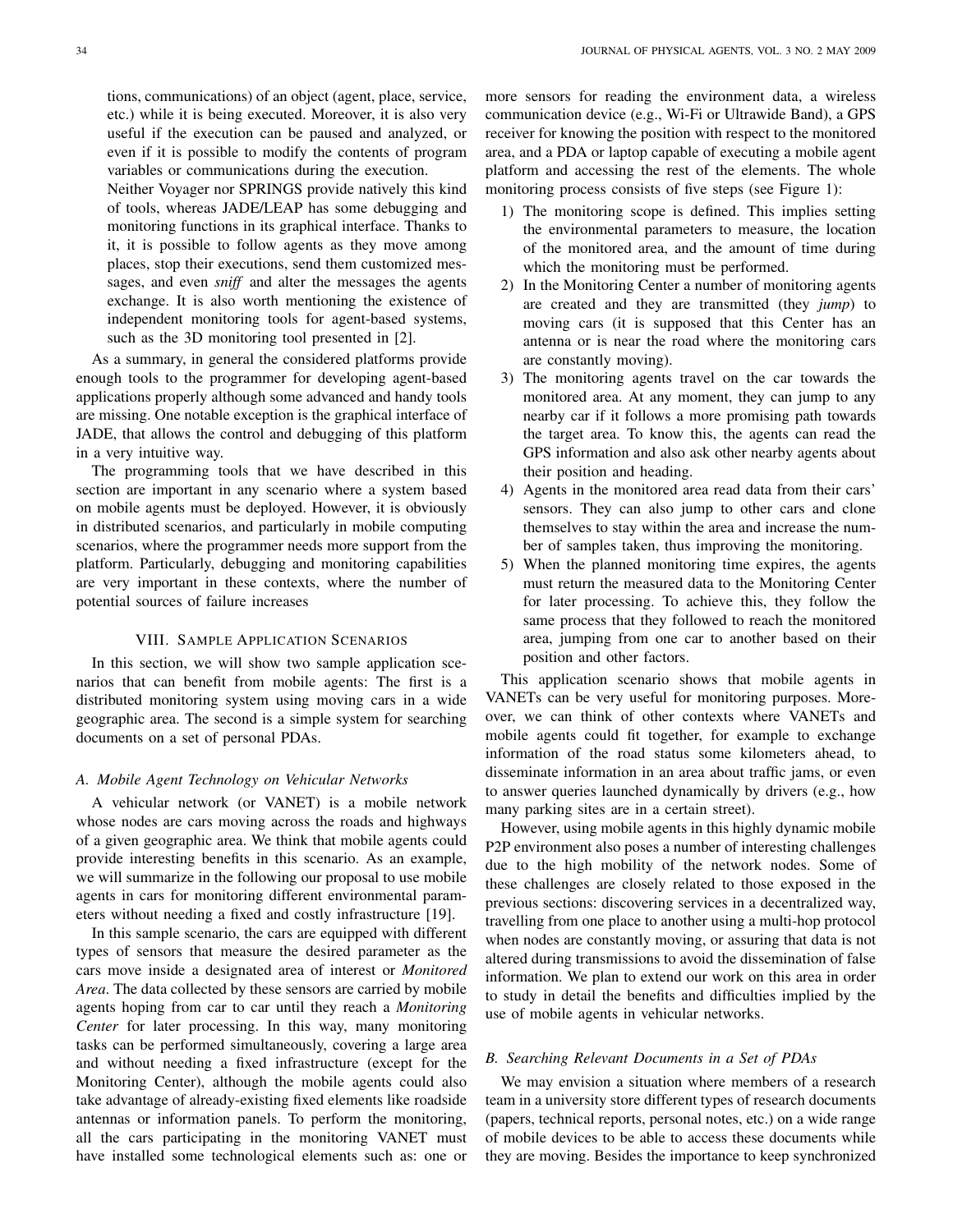



the different repositories managed by a single person, it is also interesting to allow him/her to search for relevant documents that may be stored by other member of his/her team. We advocate the use of mobile agents for efficient searching and filtering of relevant documents. In this section, we will show an approach based on mobile agents and compare it experimentally with a traditional client/server approach. From any of these devices a search can be launched, in order to retrieve the most relevant files and transferring them wirelessly to a local directory. The purpose of this experiment is to verify that a distributed search can be more efficient by using mobile agents than using a traditional client-server method.

To start the searching process, the user launches an application in his/her own PDA and enters some keywords (a *search string* ) to be searched in the documents. A simple algorithm is used to calculate the relevance of a file for a given search string. We will evaluate two alternative approaches to find relevant documents using that algorithm:

- *Using a client-server approach*. A file server runs on every device containing the files. The search is started from a client that connects to every other device, downloads its files and finally performs the search locally by analyzing all the documents downloaded from all the devices.
- *Using mobile agents*. Every device runs the SPRINGS mobile agents platform and one of them (the client) starts the search. A mobile agent is created and it moves to the other devices, one after another. In each of them, it makes

a local search and the relevant files are sent to the origin by another mobile agent created then for that purpose.

The devices used for this test are one laptop and two PDAs. Bluetooth is used for wireless communication, acting the laptop as an intermediate access point for the PDAs. The configuration of the elements is as follows:

- The laptop computer is an Intel Centrino with two 1.66 GHz cores and 2 GB of RAM, running Linux with kernel 2.6.24. It acts as a bluetooth access point for wireless communications. The Sun JVM 1.4 is used, since in this way the same compiled code can run seamlessly in both the PC and the PDAs Java interpreters.
- A PDA Fujitsu-Siemens Loox 720, with a X-Scale processor at 520 MHz, and 128 MB of RAM.
- A PDA HP iPAQ 1940, with a Samsung S3C processor at 266 MHz, and 64 MB of RAM.
- Both PDAs run Windows Mobile 2003 and include an integrated bluetooth adapter (class 2, 10-meter range). The JVM used on the PDAs, in both cases, is the IBM Websphere J9 version 11 for Windows Mobile.

In the experiment, we measure the time that a search takes to complete, depending on the relevance of the search string in the available documents (e.g., a 20% relevance means that 20 out of 100 documents are relevant for the given search string). The parameters used for evaluation are as follows:

- The search is launched from the Fujitsu PDA.
- In the test using mobile agents, the SPRINGS' RNS component runs on the PC, as this is the most static of the three devices involved.
- In every device there are 10 files of 50 KB, adding up to a total of 500 KB.
- We vary the relevance between 0% and 100% in 20% steps, and for every value we repeat each test five times. Average values are reported in the experimental results.
- In every test, we measure the amount of time needed since the beginning of the search process until all the results are retrieved.

The results can be seen in Figure 2. The time needed to complete a search with the traditional client-server method is constant, regardless of the relevance of the search string. This is because, with the client/server approach, all the documents are communicated to the searching device independently of whether they are relevant or not for the search string considered. However, the amount of time needed with the approach based on mobile agents depends of the relevance (for the search string considered) of the different documents stored on the devices. As the figure shows, the use of mobile agents minimizes the amount of data transferred and leads to smaller search delays. Only if most of the documents are relevant, which implies that the local filtering performed by the agents is very limited, the client/server approach performs similarly.

There are two extreme points in the graph, for relevance values of 0% and 100%. In the first case the searching process takes ten seconds before the result (none) is obtained. This is due to the time it takes the agent to be dynamically created and because once it starts moving it makes all its journey through the PDAs sequentially, one site after another. In the 100%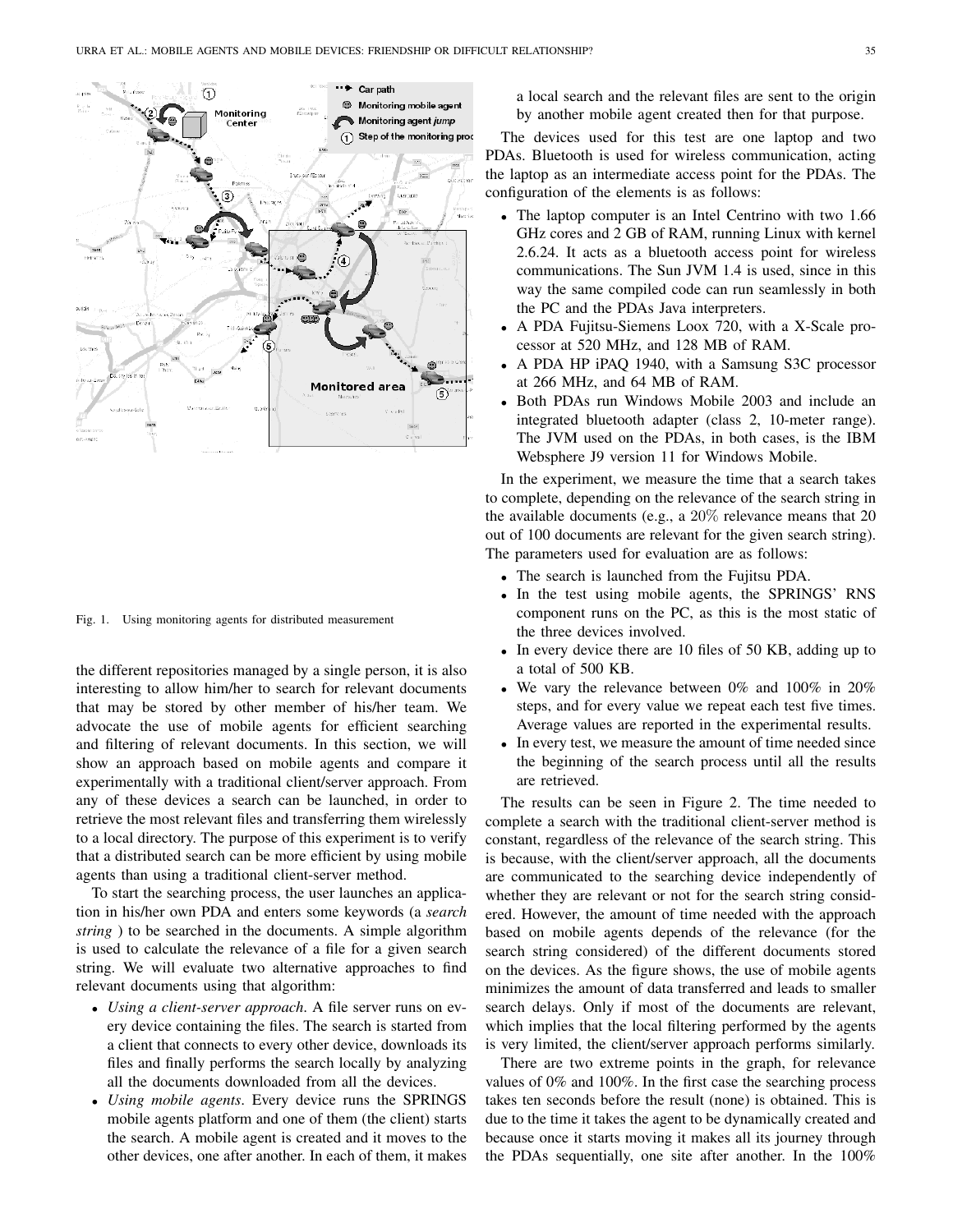eventually lead to consolidate a good relationship between mobile agents and mobile devices.

#### ACKNOWLEDGMENT

This work was supported by the CICYT project TIN2007- 68091-C02-02

#### **REFERENCES**

- [1] M. Greenberg, J. Byington, and D. Harper. Mobile agents and security. *IEEE Communications Magazine*, 36(7):76–85, 1998.
- [2] S. Ilarri, J. Serrano, E. Mena, and R. Trillo. 3d monitoring of distributed multiagent systems. In *Third International Conference on Web Information Systems and Technologies (WEBIST'07)*, pages 439– 442. INSTICC Press, 2007.
- [3] S. Ilarri, R. Trillo, and E. Mena. SPRINGS: A scalable platform for highly mobile agents in distributed computing environments. In *4th Intl. WoWMoM 2006 Workshop on Mobile Distributed Computing (MDC'06)*, pages 633–637. IEEE, 2006.
- [4] M. T. Kone, A. Shimazu, and T. Nakajima. The state of the art in agent communication languages. *Knowledge and Information Systems*, 2(3):259–284, 2000.
- [5] Y. Labrou. Standardizing agent communication. *Lecture Notes in Computer Science*, pages 74–97, 2001.
- [6] S. Macho, M. Torrens, and B. Faltings. A multi-agent recommender system for planning meetings. In *Fourth International Conference on Autonomous Agents, Workshop on Agent-based Recommender Systems (WARS2000)*, 2000.
- [7] P. Marques, R. Fonseca, P. Simões, L. Silva, and J. Silva. A Component-Based Approach for Integrating Mobile Agents Into the Existing Web Infrastructure. In *Proceedings of the 2002 Symposium on Applications and the Internet (SAINT'02)*, pages 100–108. IEEE, 2002.
- [8] R. T. Meier, J. Dunkel, Y. Kakuda, and T. Ohta. Mobile agents for service discovery in ad hoc networks. In *22nd Intl. Conf. on Advanced Information Networking and Applications (AINA'08)*, pages 114–121. IEEE, 2008.
- [9] D. Milojicic, F. Douglis, and R. Wheeler. *Mobility: processes, computers, and agents*. ACM, 1999.
- [10] L. Moreau. A fault-tolerant directory service for mobile agents based on forwarding pointers. In *Symp. on Applied Computing (SAC'02)*, pages 93–100. ACM, 2002.
- [11] R. Morrow. *Bluetooth: Operation and Use*. McGraw-Hill Professional, 2002.
- [12] N. Nehra, R. B. Patel, and V. K. Bhat. MASD: Mobile agent based service discovery in ad hoc networks. In *14th Intl. Conf. on High Performance Computing (HiPC'07)*, volume 4873 of *Lecture Notes in Computer Science*, pages 612–624. Springer, 2007.
- [13] F. Ohrtman and K. Roeder. *Wi-Fi Handbook : Building 802.11b Wireless Networks*. McGraw-Hill Professional, 2003.
- [14] D. Preuveneers and Y. Berbers. Suitability of existing service discovery protocols for mobile users in an ambient intelligence environent. In *Intl. Conf. on Pervasive Computing and Communications*, pages 760– 764. CSREA Press, 2004.
- [15] V. Roth and J. Peters. A scalable and secure global tracking service for mobile agents. *Lecture Notes in Computer Science*, pages 169–181, 2001.
- [16] C. Spyrou, G. Samaras, E. Pitoura, and P. Evripidou. Mobile agents for wireless computing: the convergence of wireless computational models with mobile-agent technologies. *Mobile Networks and Applications*, 9(5):517–528, 2004.
- [17] K. P. Sycara, S. Widoff, M. Klusch, and J. Lu. Larks: Dynamic matchmaking among heterogeneous software agents in cyberspace. *Autonomous Agents and Multi-Agent Systems*, 5(2):173–203, 2002.
- [18] R. Trillo, S. Ilarri, and E. Mena. Comparison and performance evaluation of mobile agent platforms. In *3rd Intl. Conf. on Autonomic and Autonomous Systems (ICAS'07)*, page 41. IEEE, 2007.
- [19] O. Urra, S. Ilarri, T. Delot, and E. Mena. Using hitchhiker mobile agents for environment monitoring. In *7th International Conference on Practical Applications of Agents and Multi-Agent Systems (PAAMS'09)*, pages 557–566. Springer, 2009.
- [20] O. Urra, S. Ilarri, and E. Mena. Testing mobile agent platforms over the air. In *1st ICDE Workshop on Data and Services Management in Mobile Environments (DS2ME'08)*, pages 152–159. IEEE, 2008.

Fig. 2. Times searching with and without agents

case, the method using mobile agents is slightly worse than the traditional client-server approach, for the same reasons (extra overhead of mobile agents with no filtering benefit).

From this experiment we conclude that mobile agents can be used for efficient searching, as they process data locally on every data container, transferring only the relevant data. In this way, the workload is shared among all the devices and the bandwidth usage is minimized, making a better use of both resources, which are so limited on mobile devices.

An enhancement would be to use a more decentralized scenario, since in this case the PC is a central node containing the RNS and acting as a bluetooth access point. In a truly decentralized scenario the PDAs would communicate among them directly (without needing the PC) in a P2P way. Unfortunately, SPRINGS is not yet ready to use such decentralized solutions, and neither Voyager or JADE/LEAP. Another enhancement would be to use a higher number of PDAs and create many copies of the searching agent, that would execute their tasks in parallel. With these enhancements, the searching and filtering efficiency would increase.

In general, mobile agents can be useful in scenarios where we need to collect/disseminate some information from/to a set of mobile devices. For example, a similar scenario to the one presented here could be considered for schedule planning [6].

#### IX. CONCLUSIONS

Mobile agent technology has been highlighted as a very interesting approach to build applications for mobile environments. However, it is hard to find practical applications with real prototypes and using the available mobile agent platforms. One reason is probably that such platforms have been developed with a fixed distributed environment in mind, and not considering the features that may be of special interest in a mobile environment (e.g., reliance against security threats, adaptation to the network technology, and service/node discovery). Considering these features would make the adoption of the technology much easier.

In this paper, we have identified the requirements and desired features of mobile agent platforms to be used in scenarios with mobile devices. With these requirements in mind, we have analyzed the missing features in some popular mobile agent platforms. As future work, we plan to study these issues in detail and propose solutions for SPRINGS [3]. We hope that future research and development efforts will